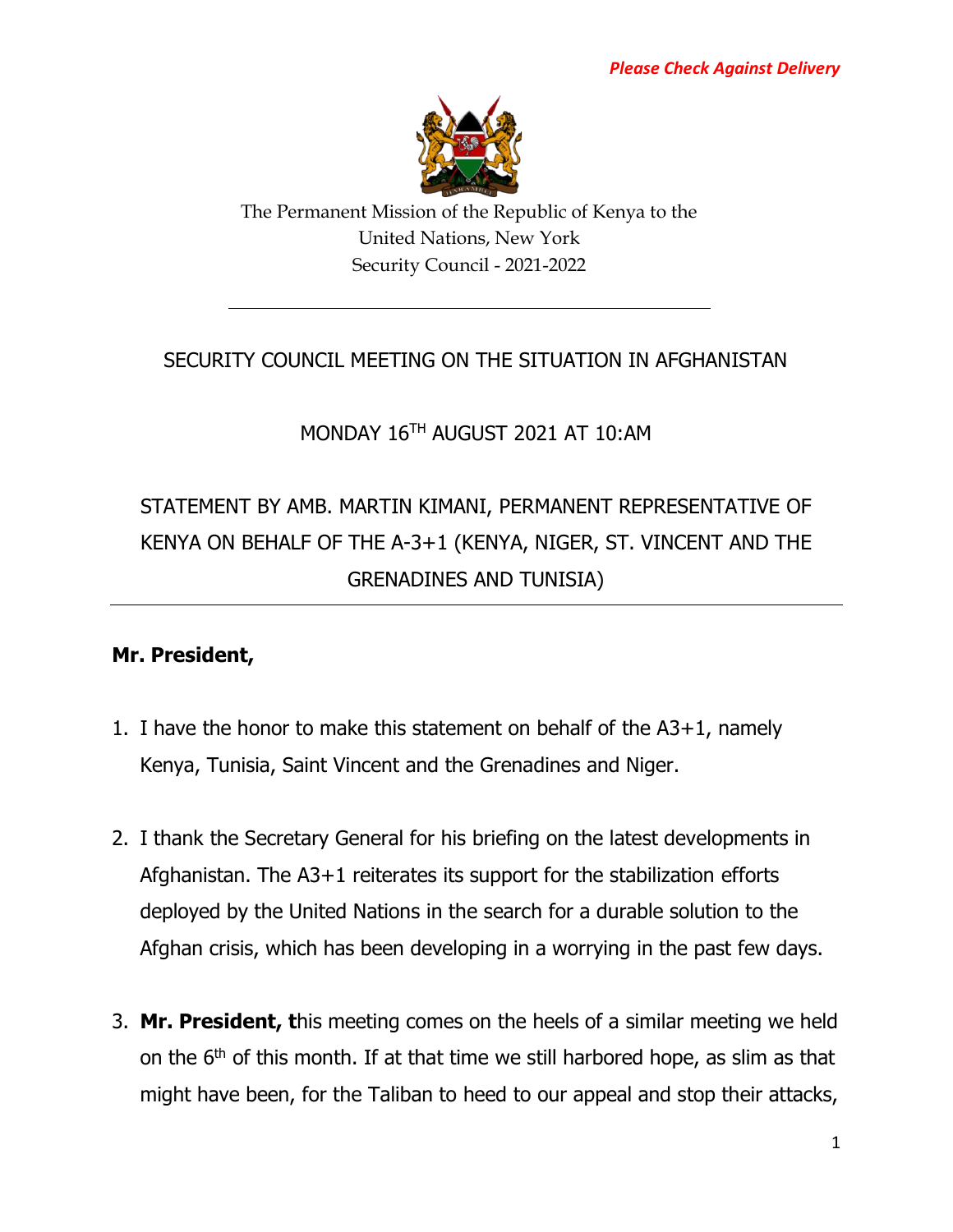today we are faced with a fait accompli, with the effective collapse of the Afghan government and a takeover by the insurgents.

- 4. The A3+1 deplores the violence, human right abuses and loss of life and the suffering endured by the civilian population who were forced to leave their areas because of the latest combats all over the country. We reiterate our call for an immediate end to the hostilities.
- 5. We reiterate our principled rejection for any seizure of power by force and call for the establishment of an effective dialogue, convinced that the only viable solution to this conflict is a negotiated political settlement.
- 6. We take note of the discussion between the Taliban and different Afghan stakeholders. We hope that these negotiations will result in an interim transitional government that would be inclusive and take into account other political voices within the country. We also urge the international community and all the regional powers that have leverage on the warring parties to use that influence and advocate for a lasting ceasefire, condition sine qua non for a true dialogue.
- 7. **Mr. President,** while it is difficult to predict how the coming days, months or years will unfold, in particular, with regard to the political and security situations, one thing that remains for certain is that Afghanistan is on the brink of a humanitarian catastrophe, of which the first victims are women and children. The A3+1 would therefore like to highlight the importance of finding an urgent and sustainable solution to the already dire humanitarian crisis in the country, which has been worsened by the recent fighting.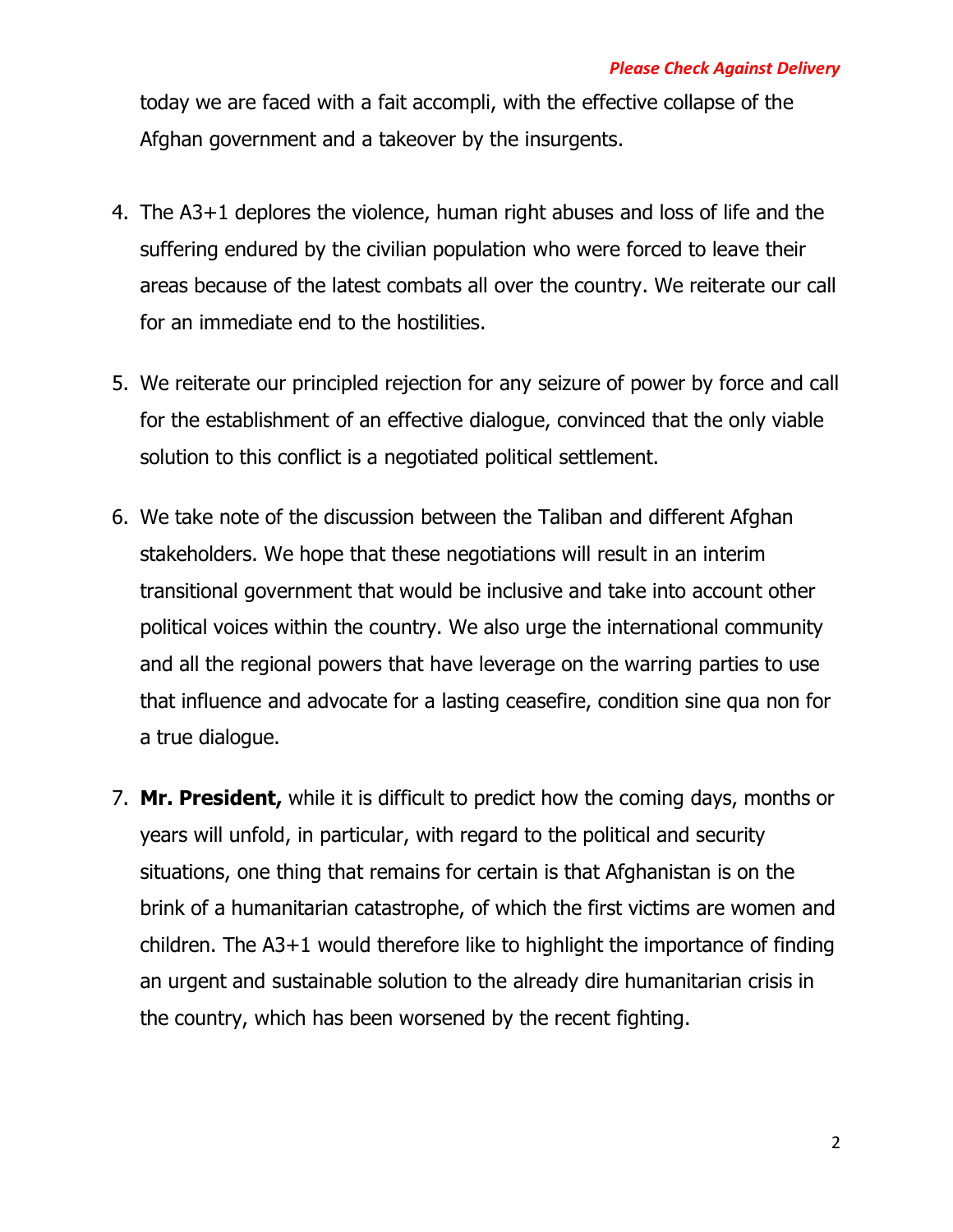#### *Please Check Against Delivery*

- 8. The effects of the recent upsurge of violence, combined with those of climate change and the COVID-19 pandemic, have created a situation where more than a third of the population is experiencing food insecurity, and thousands internally displaced - the overwhelming majority of them being women and children. We call for the United Nations and the humanitarian agencies to step up their support to the displaced populations, and honor the pledges made to the Afghan humanitarian plan.
- 9. **Mr. President,** the Afghan people now, more than ever, need the support and solidarity of the entire international community and regional players to help them navigate through this challenging times. Every effort must be made to mitigate the pains of the civil war and to assist them in their search for peace and a stable environment conducive for the pursuit of democratic governance as well as social and economic well-being.
- 10. The A3+1 continue to welcome and fully support the good offices of the United Nations, and all other diplomatic efforts by neighboring countries to reduce tension in order to reach a negotiated solution to the crisis. Furthermore, we emphasize that the search for peace must not be at the expense of Afghan human rights, particularly those of women, children, and Afghanistan's ethnic and religious minorities.
- 11. While making peace requires settlement between combatants, we believe that the International Community does not wish for peace processes to reward and legitimize the use of military interventions and association with terrorist organizations through political recognition.
- 12. We recall how the Taliban came to be thrown out of power because of their support of Al Qaeda. Reports of the release of prisoners affiliated to